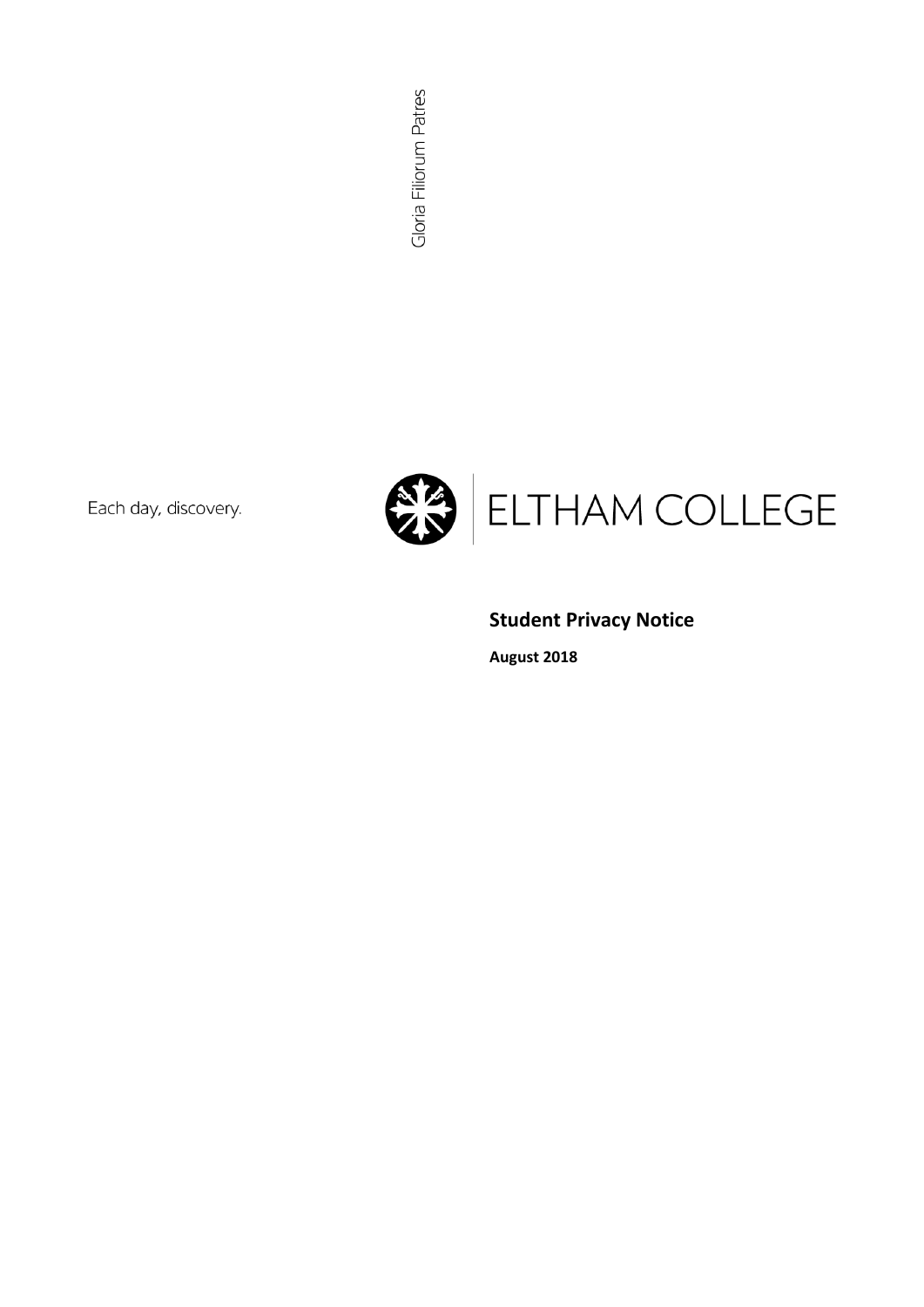

# **Version Control Information**

| <b>Reason For Amendment</b> | <b>Name</b>   | Date           | <b>Main changes</b>                                                                                |
|-----------------------------|---------------|----------------|----------------------------------------------------------------------------------------------------|
| New document                | <b>Bursar</b> | August<br>2018 | Prepared in response to the<br>requirements of the General Data<br>Protection Regulation, May 2018 |
|                             |               |                |                                                                                                    |
|                             |               |                |                                                                                                    |
|                             |               |                |                                                                                                    |
|                             |               |                |                                                                                                    |
|                             |               |                |                                                                                                    |
|                             |               |                |                                                                                                    |

In line with good practice recommendations, this Student Privacy Notice is based on the **Eltham College Privacy Notice**. First publication will be to all students in the Senior School in the Autumn Term of 2018, and it will then be included in information packs for all new students joining the Senior School from January 2019 onwards.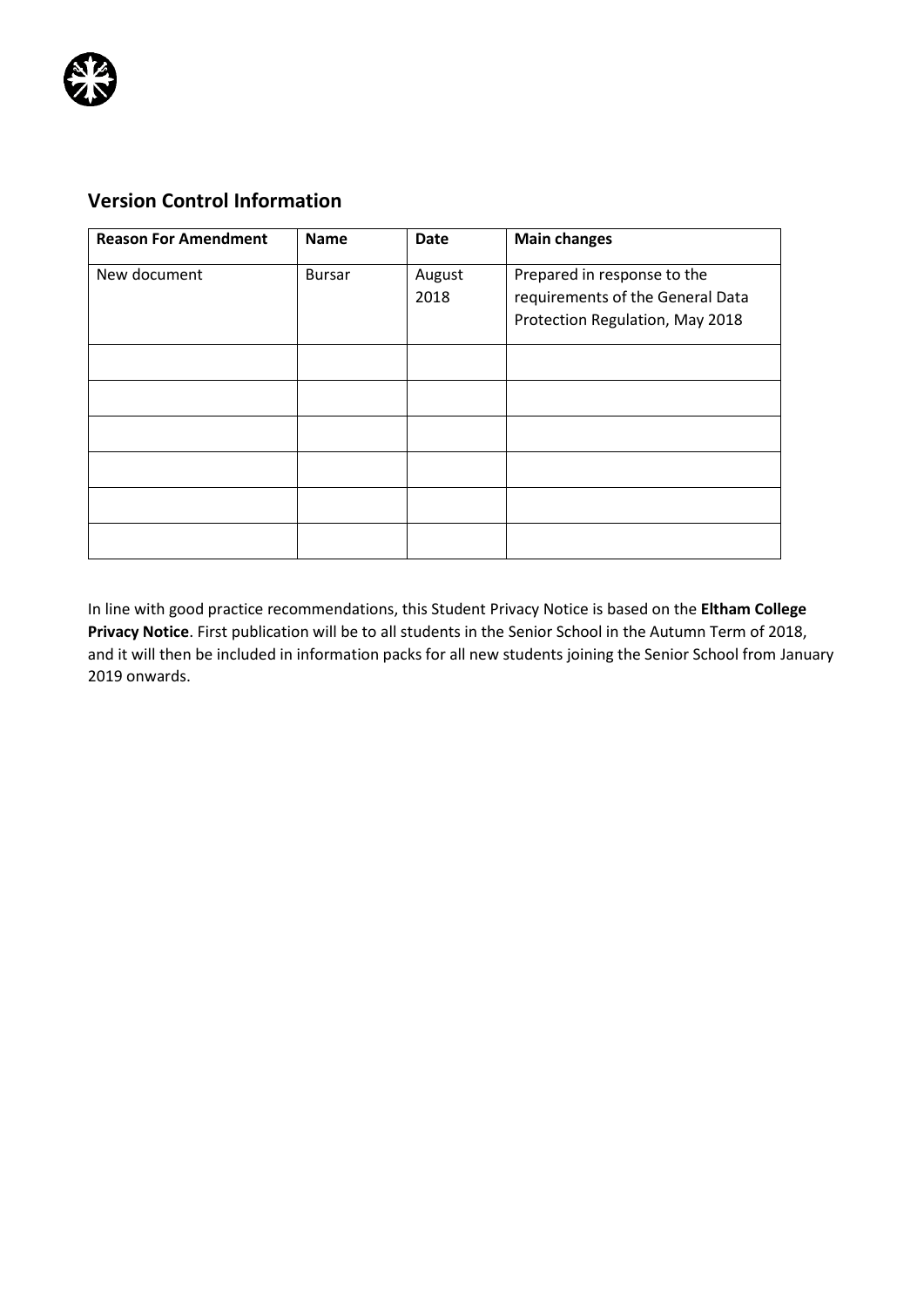

#### **Who we are**

This privacy notice has been written by Eltham College.

#### **What this privacy notice is for**

It has been written to explain to senior school students how Eltham College collects and uses information about you (called "personal data" in this document). The law recognises that, as you become more mature, you have certain rights and are able to make decisions for yourself, provided you can show that you understand the concepts involved.

A more detailed Privacy Notice aimed at everyone whose personal data we process is provided to your parents or guardians and is available on the Eltham College website.

#### **Responsibility for data protection**

The Bursar is the person in school who is responsible for data protection. If you need to contact the Bursar you can email her o[n bursar@eltham-college.org.uk,](mailto:bursar@eltham-college.org.uk) or visit her office.

#### **What data we collect, where we get it from and why we hold it**

We need to collect and use data about you in order to provide you with an education and to operate as a school. We don't ask for your specific permission for this. This includes:

- The information we collect from your parents/guardians about you on your admission form when you join the school, which includes your name, date of birth, address, previous school, languages spoken at home, and whether you have brothers or sisters who attend or have attended Eltham College in the past
- The results of your admissions tests, interviews and references obtained from your previous school which together helped us to decide that Eltham College is the right school for you
- Information about your progress and your academic and co-curricular achievements recorded by your teachers which helps your teachers plan your work and provide reports to your parents/guardians
- Information about any learning needs you may have, so that we can provide you with appropriate learning support
- Information about any medical conditions or other information we need to make sure you are healthy and happy in school
- Information about your behaviour recorded by your teachers
- Information about how and when you use our computer systems
- Photographs of you, including regular identity photographs, and pictures of you participating in school activities
- Images captured by school CCTV systems, which are overwritten every 28 days. We have a specific CCTV policy if you want to know more about this.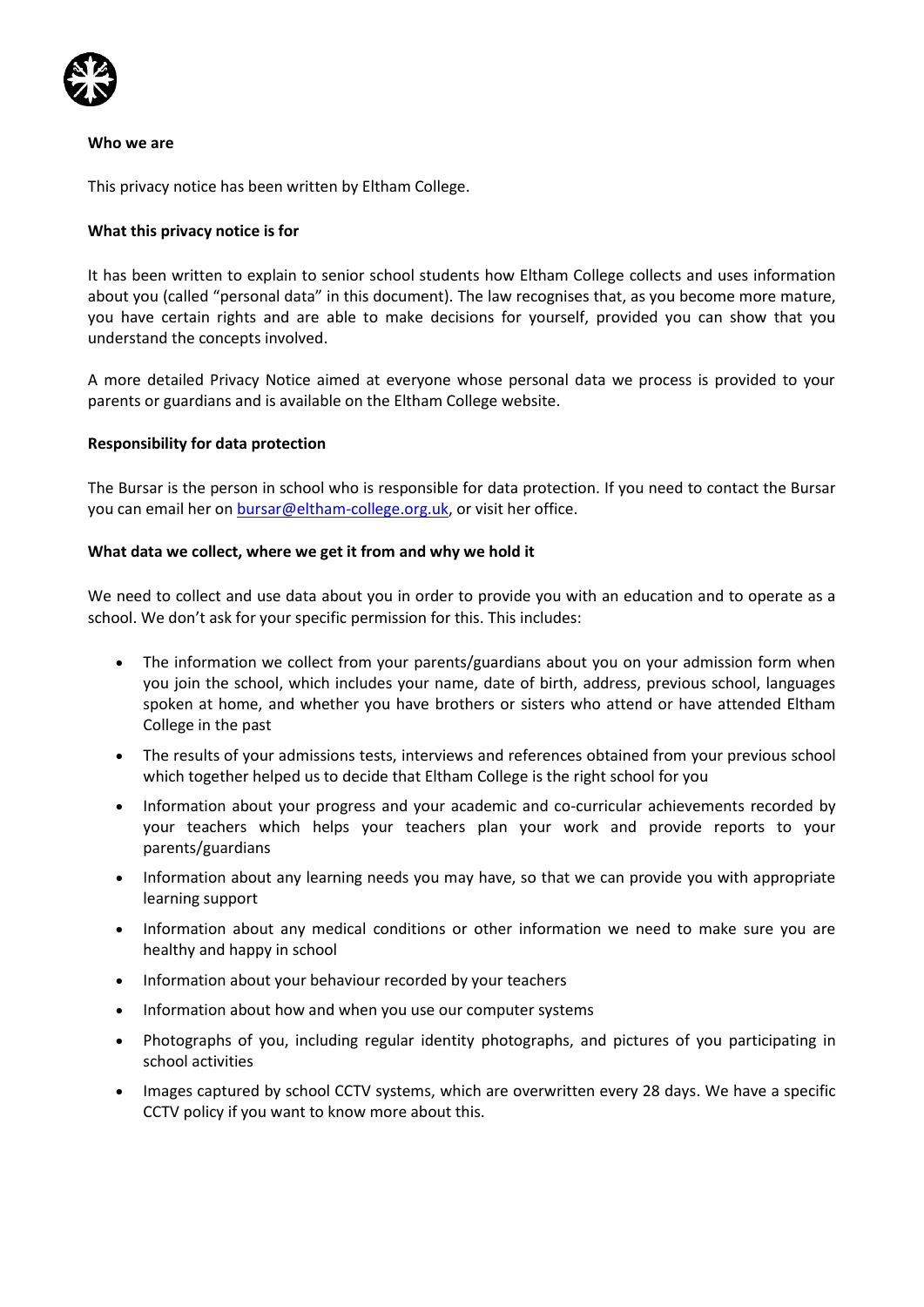#### **Where we keep your data and who can see it**

We keep electronic data about you in the school's information management system (iSAMS) and on the school network drives. These systems are protected by permissions so that only those people who need to see the information are able to do so.

Paper documents about you (for example your admissions form, medical forms or assessments, copies of letters sent to your parents) are kept in locked filing cabinets. We have special procedures for information about you which is particularly sensitive (for example information about problems you may be having outside school), and this is kept separate and not shared with anyone except those people who need to know in order to help you.

Your teachers will have notes about your progress in their mark books and on their computers. Teachers are expected to keep this information appropriately secure.

We may publish pictures of you and/or include information about your achievements on the schools' social media channels, on our website, in Elthamian or Focus magazine, or on the walls in school. We may also use your photograph to promote the school for future students in our prospectus and other marketing material.

#### **When and why we may share your data**

We may provide information about you to other people/organisations, for example

- Information about you and examples of your school work to school inspectors
- If we are asked to provide references to new schools, universities or employers
- Information required by exam boards in order to enter you for public exams, or by the Universities and Colleges Admissions Service (UCAS) to help with your applications
- Information we need to share about you in order to keep you safe
- Information about any allergies you may have to our catering company or to organisations who may be providing food for you (e.g. on school trips, visits to other schools etc.)
- Information needed by a company to organise your travel or accommodation on a trip
- Information required in order that you can use software or online tools in your learning e.g. for your Office 365 account
- Information required to help the police

#### **How long we keep personal data**

We typically keep your school records for at least 7 years after you leave. Once you leave the school, the records are archived and only available to certain people. In some circumstances, the law requires us to keep your records for longer. We keep some information for ever as part of our archives for the benefit of future historians, including selected photographs, records of special occasions and school publications.

#### **Keeping in touch and supporting the school**

When you leave the school, the development office will ask for your permission to stay in touch with you as part of the wider Old Elthamian community.